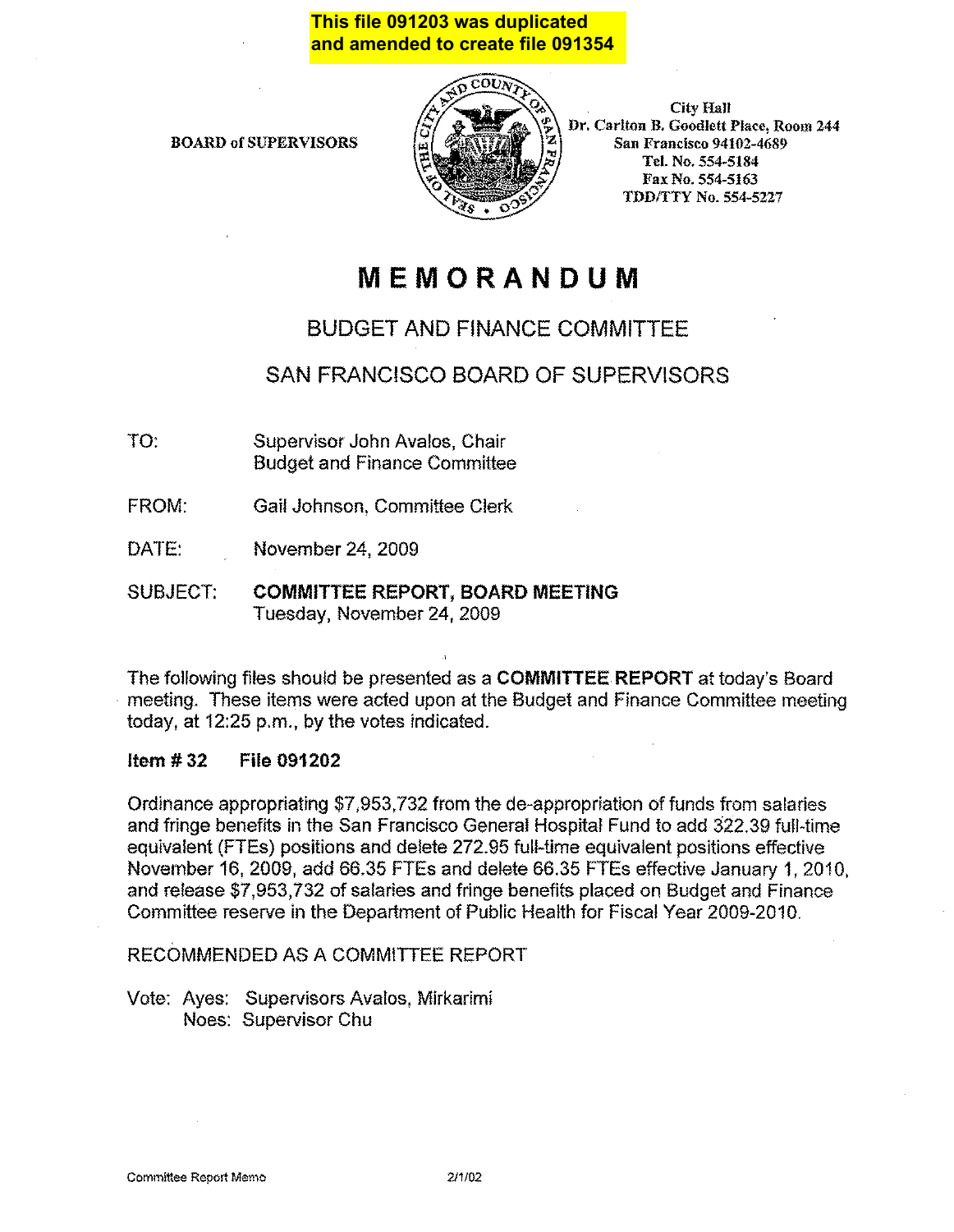### **Item # 33 File 091203**

Ordinance amending Ordinance No. 183-09 (Annual Salary Ordinance 2009-2010) to add 322.39 FTEs in various job classes and delete 272.95 FTEs in various job classes for 16.3 pay periods (November 16, 2009 through June 30, 2010) and add 66.35 FTEs in various job classes and delete 66.35 FTEs in various job classes for 13.1 pay periods (January 1, 2010 through June 30, 2010) in the Department of Public Health.

2

RECOMMENDED AS A COMMITTEE REPORT

Vote: Ayes: Supervisors Avalos, Mirkarimi Noes: Supervisor Chu

cc: Angela Calvillo, Clerk of the Board Rick Caldeira, Deputy Director Tom Owen, Deputy City Attorney Board of Supervisors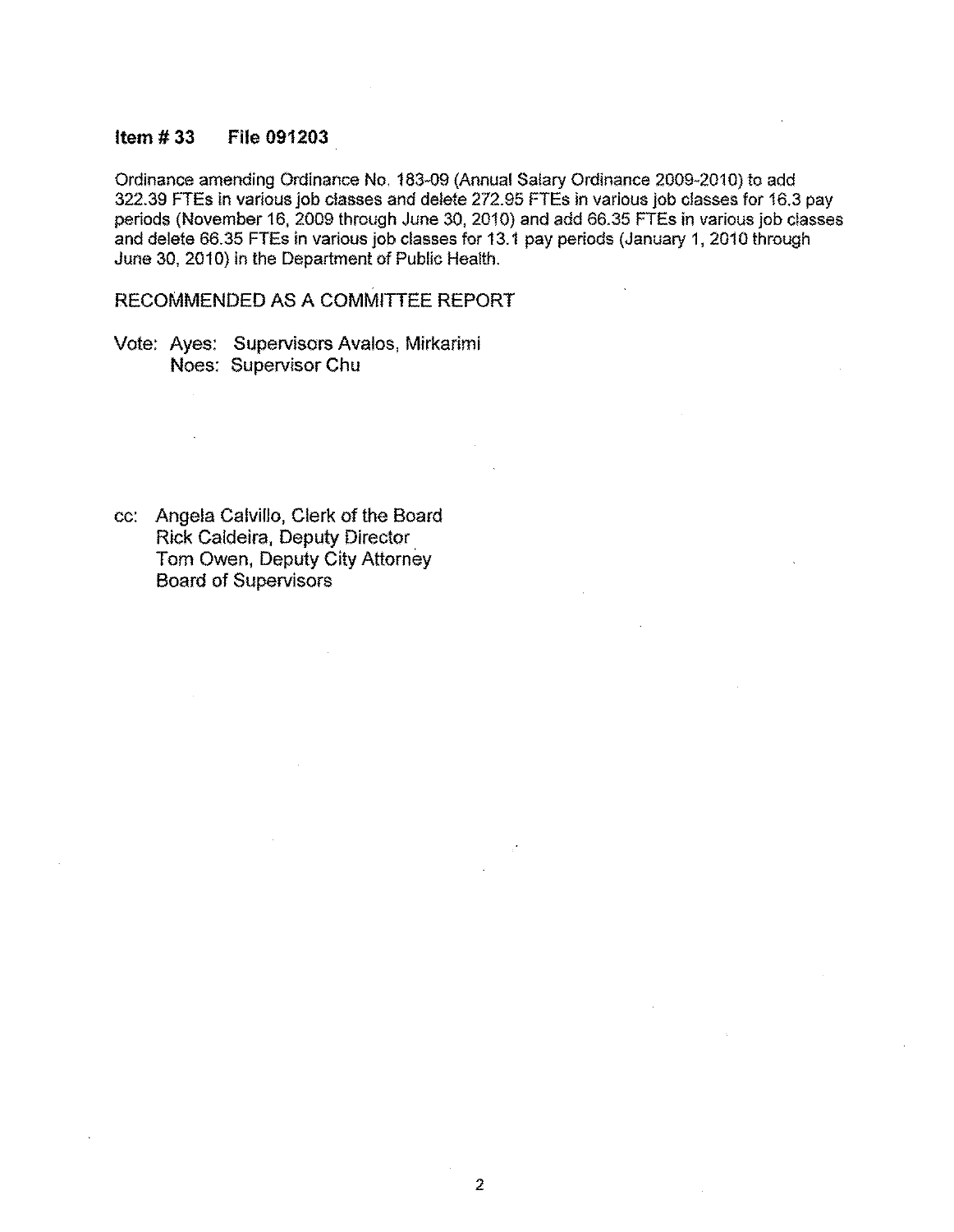# FILE NO. 091203

### Amendment of the Whole  $-11/17/09$ ORDINANCE NO.

| 1<br>$\overline{a}$ | [Public Employment - Amendment to the Annual Salary Ordinance, FY 2009-2010.<br>Department of Public Health.]                                                                                                                                      |
|---------------------|----------------------------------------------------------------------------------------------------------------------------------------------------------------------------------------------------------------------------------------------------|
| 3                   | Ordinance amending Ordinance No. 183-09 (Annual Salary Ordinance 2009-                                                                                                                                                                             |
| 4                   | 2010) to add 322.39 FTEs in various job classes and delete 272.95 FTEs in                                                                                                                                                                          |
| 5                   | various job classes for 16.3 pay periods (November 16, 2009 through June 30,                                                                                                                                                                       |
| 6                   | 2010) and add 66.35 FTEs in various job classes and delete 66.35 FTEs in                                                                                                                                                                           |
| $\overline{7}$      | various job classes for 13.1 pay periods (January 1, 2010 through June 30, 2010)                                                                                                                                                                   |
|                     | in the Department of Public Health.                                                                                                                                                                                                                |
| 8<br>9<br>0         | Note:<br>Additions are <i>single-underline italics Times New Roman</i> ;<br>deletions are <i>strikethrough italics Times New Roman</i> .<br>Board amendment additions are double underlined.<br>Board amendment deletions are strikethrough normal |

Be it ordained by the People of the City and County of San Francisco:

Section 1. **General Fund Supported Positions; Amendment to FY 2009- 2010 Annual Salary Ordinance.** 

The hereinafter designated section and item of Ordinance No. 183-09 (Annual Salary Ordinance, FY 2009-2010) is hereby amended so that the same shall read as summarized in the following table and detailed in Exhibit 1.

| Fund                       | <b>Job Class</b> | <b>Job Class Title</b>        | <b>Add FTEs</b> | <b>Delete FTEs</b> |
|----------------------------|------------------|-------------------------------|-----------------|--------------------|
| 1G AGF AAA                 | 1406             | <b>Senior Clerk</b>           |                 | 43.46              |
| 1G AGF AAA                 | 1424             | <b>Clerk Typist</b>           | 17.36           |                    |
| 1G AGF AAA                 | 1426             | <b>Senior Clerk Typist</b>    | 32.87           |                    |
| 1G AGF AAA                 | 1444             | Secretary I                   | 3.26            |                    |
| 1G AGF AAA                 | 1446             | Secretary II                  | 17.17           |                    |
| 1G AGF AAA                 | 1820             | Junior Administrative Analyst |                 | 0.62               |
| 1G AGF AAA                 | 1932             | <b>Assistant Storekeeper</b>  |                 | 0.50               |
| <b>1G AGF AAA subtotal</b> |                  |                               | 70.66           | 44.58              |

Supervisor Avalos and Supervisor Daly, Mirkarimi, Campos, Mar BOARD OF SUPERVISORS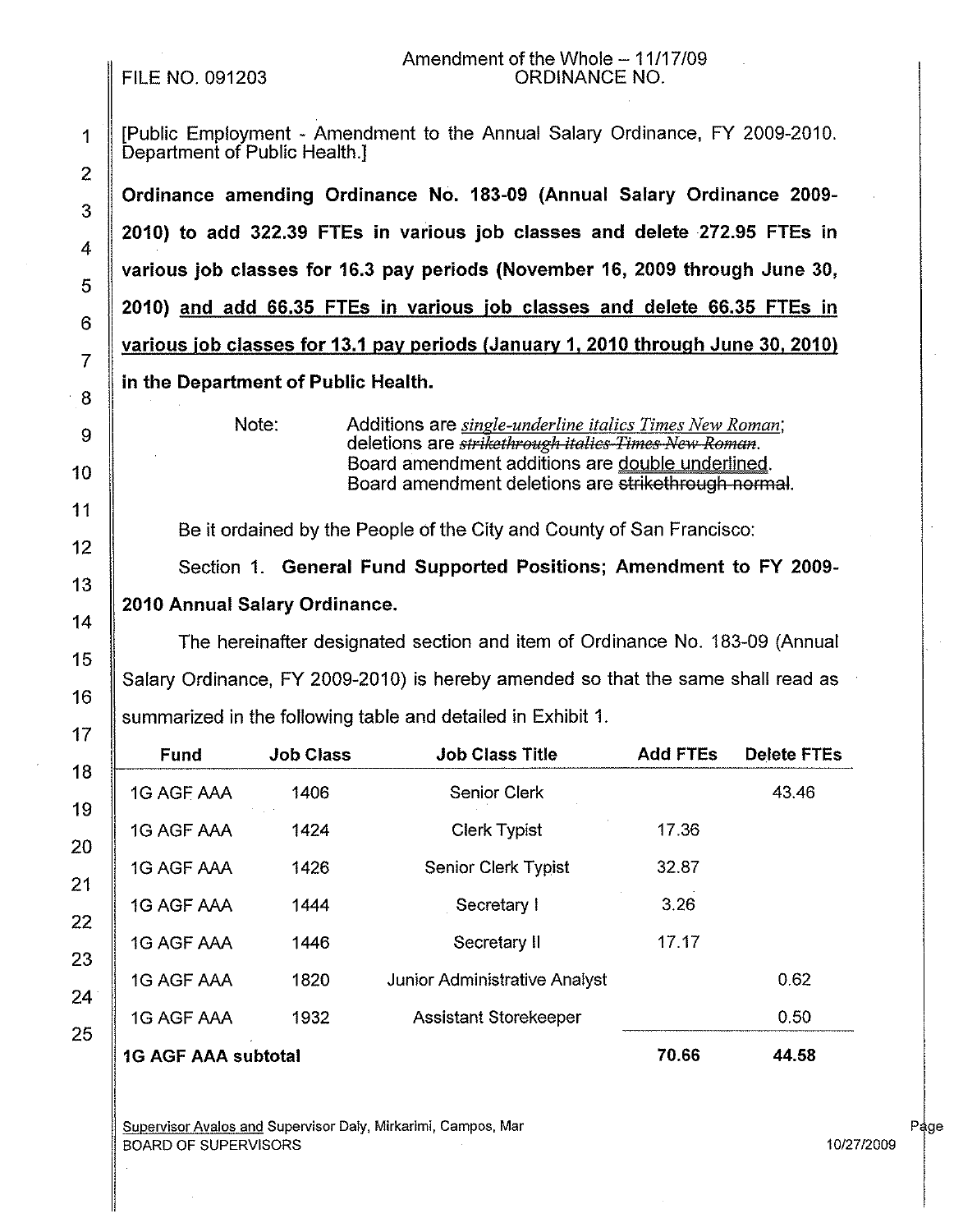| 1              | Fund                       | <b>Job Class</b> | <b>Job Class Title</b>               | <b>Add FTEs</b> | <b>Delete FTEs</b> |
|----------------|----------------------------|------------------|--------------------------------------|-----------------|--------------------|
| $\overline{2}$ | 1G AGF AAP                 | 1406             | <b>Senior Clerk</b>                  |                 | 0.47               |
| $\sim$<br>3    | 1G AGF AAP                 | 1424             | Clerk Typist                         | 0.16            |                    |
| 4              | 1G AGF AAP                 | 1426             | <b>Senior Clerk Typist</b>           | 0.31            |                    |
| 5              | 1G AGF AAP                 | 1446             | Secretary II                         | 0.62            |                    |
| 6              | 1G AGF AAP                 | 1820             | Junior Administrative Analyst        |                 | 0.62               |
| $\overline{I}$ | <b>1G AGF AAP subtotal</b> |                  |                                      | 1.09            | 1.09               |
| $\cdot$ 8      | 1G AGF ACP                 | 1406             | <b>Senior Clerk</b>                  |                 | 0.62               |
| $\mathsf g$    | 1G AGF ACP                 | 1424             | <b>Clerk Typist</b>                  | 0.62            |                    |
| 10             | <b>1G AGF ACP subtotal</b> |                  |                                      | 0.62            | 0.62               |
| 11             | 1G AGF WOF                 | 1406             | <b>Senior Clerk</b>                  |                 | 2.48               |
| 12             | 1G AGF WOF                 | 1426             | <b>Senior Clerk Typist</b>           | 2.48            |                    |
| 13             | 1G AGF WOF subtotal        |                  |                                      | 2.48            | 2.48               |
| 14             | 2S CHS GNC                 | 1406             | <b>Senior Clerk</b>                  |                 | 7.06               |
| 15             | 2S CHS GNC                 | 1424             | <b>Clerk Typist</b>                  | 2.08            |                    |
| 16             | 2S CHS GNC                 | 1426             | Senior Clerk Typist                  | 3.32            |                    |
| 17             | 2S CHS GNC                 | 1444             | Secretary I                          | 0.12            |                    |
| 18             | 2S CHS GNC                 | 1446             | Secretary II                         | 1.55            |                    |
| 19             | 2S CHS GNC                 | 1820             | <b>Junior Administrative Analyst</b> |                 | 0.63               |
| 20             | 2S CHS GNC                 | 1842             | Management Assistant                 | 0.62            |                    |
| 21             | 2S CHS GNC subtotal        |                  |                                      | 7.69            | 7.69               |
| 22             | 2S CHS PHF                 | 1406             | Senior Clerk                         |                 | j<br>3.28          |
| 23             | 2S CHS PHF                 | 1424             | Clerk Typist                         | 0.73            |                    |
| 24             | 2S CHS PHF                 | 1426             | Senior Clerk Typist                  | 2.39            |                    |
| 25             | 2S CHS PHF                 | 1444             | Secretary I                          | 0.16            |                    |

upervisor Avalos and Supervisor Daly OARD OF SUPERVISORS

I

 $\ddot{r}$ 

I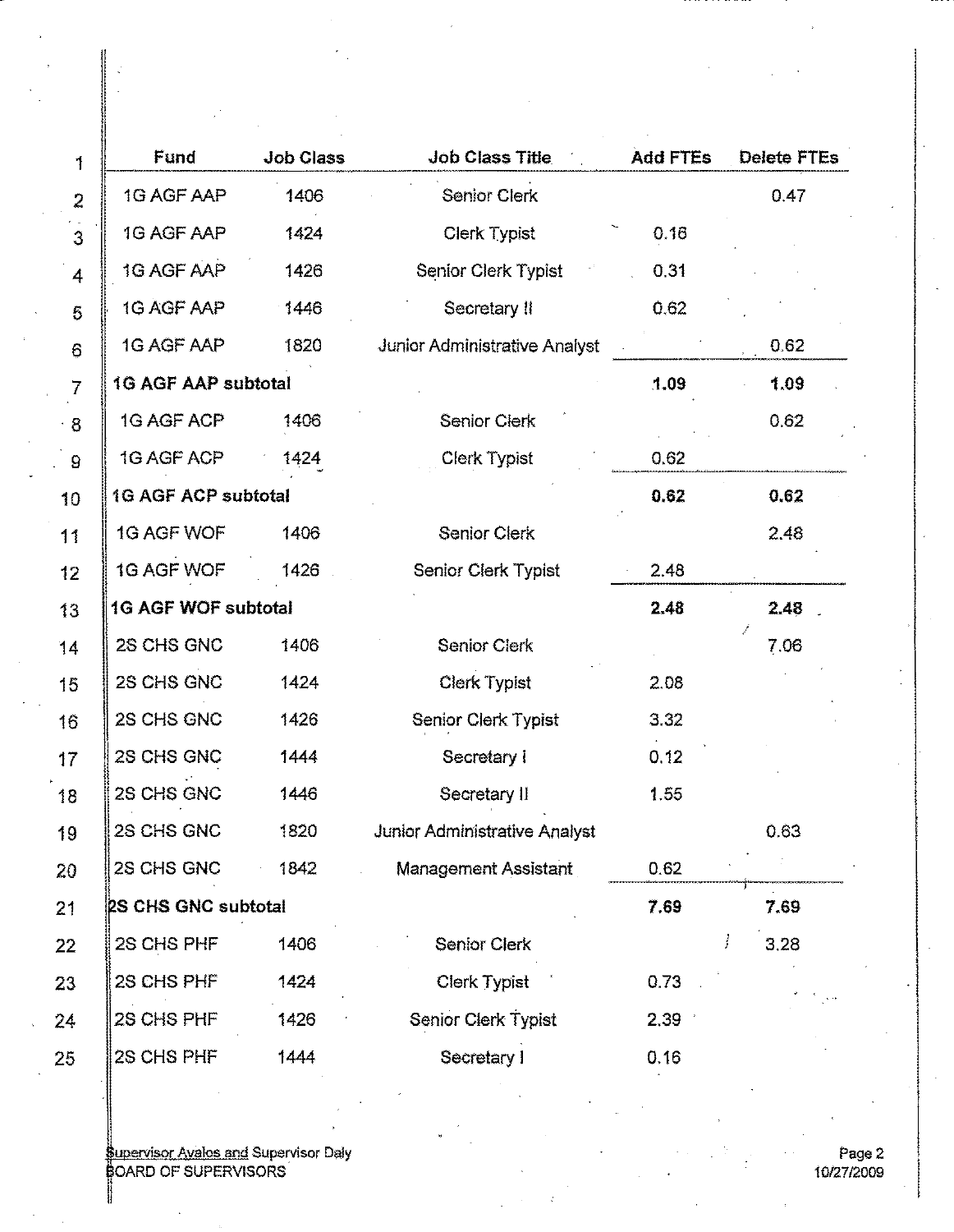| $\cdot$ 1      | Fund                | <b>Job Class</b> | <b>Job Class Title</b>        | <b>Add FTEs</b> | Delete FTEs |
|----------------|---------------------|------------------|-------------------------------|-----------------|-------------|
| $\overline{2}$ | 2S CHS PHF          | 1446             | Secretary II                  | 0.16            |             |
| 3              | 2S CHS PHF          | 1820             | Junior Administrative Analyst |                 | 0.16        |
| 4              | 2S CHS PHF subtotal |                  |                               | 3.44            | 3.44        |
| 5              | 5H AAA AAA          | 1204             | <b>Senior Personnel Clerk</b> |                 | 0.62        |
| 6              | 5H AAA AAA          | 1406             | Senior Clerk                  | 1.24            | 740-34.0    |
| $\overline{7}$ | 5H AAA AAA          | 1424             | <b>Clerk Typist</b>           | 6.78            |             |
| 8              | 5H AAA AAA          | 1426             | Senior Clerk Typist           | 15,40           |             |
| 9              | 5H AAA AAA          | 1428             | <b>Unit Clerk</b>             | 26.6            |             |
| 10             | 5H AAA AAA          | 1444             | Secretary I                   | 1.24            |             |
| 11             | 5H AAA AAA          | 1446             | Secretary II                  | 5.63            |             |
| $12 \,$        | 5H AAA AAA          | 1820             | Junior Administrative Analyst |                 | 1.00        |
| 13             | 5H AAA AAA          | 2302             | <b>Nursing Assistant</b>      | 49.43 58.88     |             |
| 14             | 5H AAA AAA          | 2303             | <b>Patient Care Assistant</b> |                 | 19.13 58.88 |
| 15             | 5H AAA AAA subtotal |                  |                               | 49.42115.77     | 28.15 94.5  |
| 16             | 5L AAA AAA          | 1204             | Senior Personnel Clerk        |                 | 0.62        |
| 17             | 5L AAA AAA          | 1406             | Senior Clerk                  |                 | 4.58        |
| 18             | 5L AAA AAA          | 1424             | <b>Clerk Typist</b>           | 179             |             |
| 19             | 5L AAA AAA          | 1426             | Senior Clerk Typist           | 4.10            |             |
| 20             | 5L AAA AAA          | 1446             | Secretary II                  | 3.72            |             |
| 21             | 5L AAA AAA          | 1820             | Junior Administrative Analyst |                 | 0.62        |
| 22             | 5L AAA AAA          | 1822             | Administrative Analyst        | ł               | 0.62        |
| 23             | 5L AAA AAA          | 2302             | <b>Nursing Assistant</b>      | 177.38          |             |
| 24             | 5L AAA AAA          | 2303             | Patient Care Assistant .      |                 | 178,46      |
| 25             | 5L AAA AAA subtotal |                  |                               | 186,99          | 184.90      |

Supervisor Avalos and Supervisor Daly !BOARD OF SUPERVISORS ·

Page 3 10/27/2009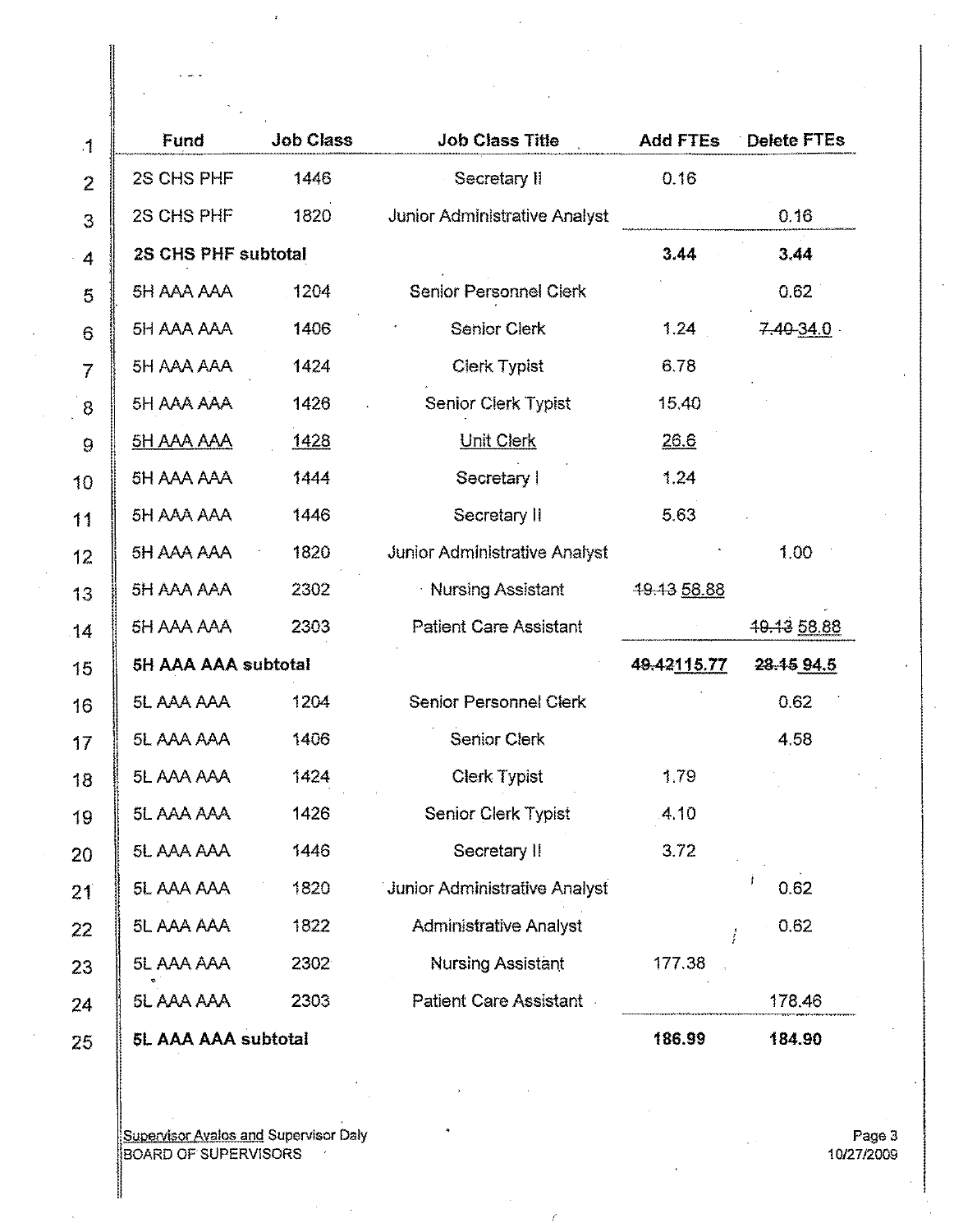|     | Fund | <b>All Funds Total</b> | <b>Job Class</b>                        | <b>Job Class Title</b>                  | <b>Add FTEs</b><br>322.39                                 | <b>Delete FTEs</b><br>272.95 |  |
|-----|------|------------------------|-----------------------------------------|-----------------------------------------|-----------------------------------------------------------|------------------------------|--|
|     |      |                        |                                         |                                         |                                                           |                              |  |
|     |      |                        |                                         |                                         | 388.74                                                    | 339.3                        |  |
|     |      |                        |                                         |                                         |                                                           |                              |  |
|     |      | APPROVED AS TO FORM:   |                                         | <b>APPROVED AS TO</b>                   |                                                           |                              |  |
|     |      |                        | <b>DENNIS J. HERRERA, City Attorney</b> | CLASSIFICATION:                         |                                                           |                              |  |
|     |      |                        |                                         | DEPARTMENT OF HUMAN<br><b>RESOURCES</b> |                                                           |                              |  |
|     |      |                        |                                         |                                         |                                                           |                              |  |
| By: |      |                        |                                         | By:                                     |                                                           |                              |  |
|     |      | Deputy City Attorney   |                                         |                                         | Micki Callahan, Director<br>Department of Human Resources |                              |  |
|     |      |                        |                                         |                                         |                                                           |                              |  |
|     |      |                        |                                         |                                         |                                                           |                              |  |
|     |      |                        |                                         |                                         |                                                           |                              |  |
|     |      |                        |                                         |                                         |                                                           |                              |  |
|     |      |                        |                                         |                                         |                                                           |                              |  |
|     |      |                        |                                         |                                         |                                                           |                              |  |
|     |      |                        |                                         |                                         |                                                           |                              |  |
|     |      |                        |                                         |                                         |                                                           |                              |  |
|     |      |                        |                                         |                                         |                                                           |                              |  |
|     |      |                        |                                         |                                         |                                                           |                              |  |
|     |      |                        |                                         |                                         |                                                           |                              |  |
|     |      |                        |                                         |                                         |                                                           |                              |  |
|     |      |                        |                                         |                                         |                                                           |                              |  |
|     |      |                        |                                         |                                         |                                                           |                              |  |
|     |      |                        |                                         |                                         |                                                           |                              |  |
|     |      |                        |                                         |                                         |                                                           |                              |  |
|     |      |                        |                                         |                                         |                                                           |                              |  |

 $\boldsymbol{4}$ 10/2712009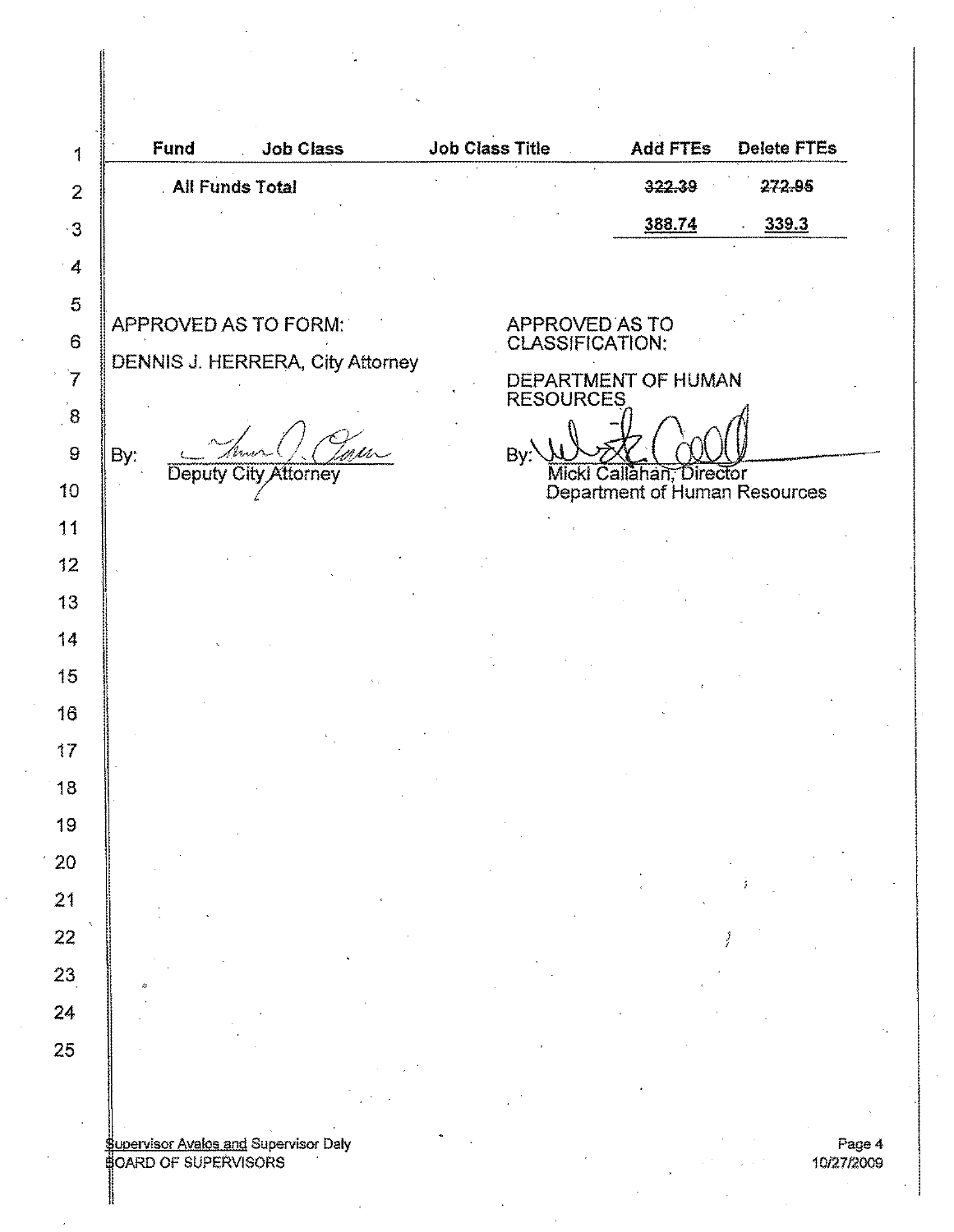### Exhibit 1 **Annual Salary Ordinance Amendment**

**Compensation Schedule** 

 $\bar{z}$ 

 $\hat{\mathcal{L}}$ 

|                  |                                                    |                     |                             | Number        |               |                               |                          |                                   |
|------------------|----------------------------------------------------|---------------------|-----------------------------|---------------|---------------|-------------------------------|--------------------------|-----------------------------------|
|                  | <b>ProgramFund Structure</b>                       | <b>Index Code</b>   | Amendment of FTEs Job Class |               |               | <b>Job Class Title</b>        | Min                      | Max                               |
| DIF              | <i><b>5НАААААА</b></i>                             | HGHIFUN40711        | Add                         |               | 0.62 1444     | Secretary I                   | Ŝ<br>1,646               | \$<br>1,999                       |
| DIF              | <b><i><u><i>5НАААААА</i></u></i></b>               | HGHIFUN40711        | Add                         | 0.50          | 2302          | Nursing Assistant             | S<br>1.965               | \$<br>2,388                       |
|                  | <b><i><u><i><u>БНАААААА</u></i></u></i></b>        |                     |                             |               |               |                               | \$                       |                                   |
| $_{\it{DIF}}$    |                                                    | HGH1FUN40711        | Delete                      |               | 0.50 2303     | Patient Care Assistant        | 1.565                    | \$<br>1,899                       |
| DIH              | 5НАААААА                                           | HGH1HUN40061        | Delete                      | 0.62          | 1204          | Senior Personnel Clerk        | S<br>1,951               | \$<br>2,371                       |
| DIH              | 5НАААААА                                           | HGH1HUN40061        | Delete                      |               | 5.54 1406     | Senior Clerk                  | \$<br>1,573              | \$<br>1,909                       |
| DIH              | <b>5НАААААА</b>                                    | HGH1HUN4006I        | Add                         | 6.16          | 1424          | Clerk Typist                  | \$<br>1,577              | \$<br>1,914                       |
| $DIH^+$          | SHAAAAAA                                           | HGH1HUN40061        | Add                         | 12.92         | 1426          | Senior Clerk Typist           | \$<br>1,727              | S<br>2,099                        |
| DIH              | <b><i><u><i><u><b>SHAAAAAA</b></u></i></u></i></b> | HGH1HUN40061        | Add                         | 4.39          | 1446          | Secretary II                  | \$<br>1,904              | \$<br>2,314                       |
| DIH              | <b>5НАААААА</b>                                    | <b>HGH1HUN40061</b> | Delete                      | 1.00          | 1820          | Junior Administrative Analyst | \$<br>1,862              | \$<br>2,264                       |
| DIH              | <b>5НАААААА</b>                                    | HGH1HUN40061        | Add                         | 10.83         | 2302          | Nursing Assistant             | \$<br>1,965              | S<br>2,388                        |
| $\overline{DIH}$ |                                                    |                     |                             |               |               |                               |                          |                                   |
|                  | <i><b>5НАААААА</b></i>                             | HGH1HUN40061        | Delete                      | 10.83         | 2303          | Patient Care Assistant        | Ŝ<br>1,565               | S<br>1,899                        |
| DIP              | <b><i><u><i><u><b>5НАААААА</b></u></i></u></i></b> | HGH1PF140041        | Add                         | 0.62          | 1406          | Senior Clerk                  | S<br>1,573               | \$<br>1,909                       |
| DIP              | <i><b>5НАААААА</b></i>                             | HGH1PFI40041        | Add                         | 0.62          | 1426          | Senior Clerk Typist           | \$<br>1,727              | \$<br>2,099                       |
| DIP              | SHAAAAAA                                           | HGH1PFI40041        | Add                         | 0.62          | 1444          | Secretary I                   | \$<br>1,646              | \$<br>1,999                       |
| DIP              | <b>5НАААААА</b>                                    | HGHIPFI40041        | Add                         | 3.00          | 2302          | Nursing Assistant             | \$<br>1.965              | \$<br>2,388                       |
| DIP              | <b><i><u>5НАААААА</u></i></b>                      | HGHIPFI40041        | Delete                      | 3.00          | 2303          | Patient Care Assistant        | Ŝ<br>1,565               | \$<br>1,899                       |
| D3A              | <i><b>5НАААААА</b></i>                             | HGH3AME40001        | Add                         | 0.62          | 1406          | Senior Clerk                  | \$<br>1,573              | \$<br>1,909                       |
| D30              | <b>5НАААААА</b>                                    | HGH3OCL40011        | Delete                      | 0.62          | 1406          | Senior Clerk                  | \$<br>1,573              | \$<br>1,909                       |
| D3O              | <i><b>5НАЛАААА</b></i>                             | <b>HGH3OCL40011</b> | Add                         | 0.62          | 1426          | Senior Clerk Typist           | \$<br>1,727              | \$<br>2,099                       |
|                  |                                                    |                     |                             | 0.62          |               |                               | \$                       | \$                                |
| D3O              | <b><i><u> 5НАЛАААА</u></i></b>                     | HGH3OCL40011        | Add                         |               | 1446          | Secretary II                  | 1,904                    | 2,314                             |
| D3O              | <i><b>5НАААААА</b></i>                             | HGH-OHSHWO          | Add                         |               | 0.62 1426     | Senior Clerk Typist           | \$<br>1,727              | \$<br>2,099                       |
| D5E              | <b>5НАААААА</b>                                    | HGH5EUN40001        | Add                         | 1.00          | 2302          | Nursing Assistant             | \$<br>1,965              | S<br>2,388                        |
| D5E              | <b><i><u>5НАААААА</u></i></b>                      | HGH5EUN40001        | Delete                      | 1.00          | 2303          | Patient Care Assistant        | S<br>1,565               | \$<br>1,899                       |
| D5S              | SHAAAAAA                                           | HGH5SUN40011        | Add                         | 0.60          | 2302          | Nursing Assistant             | \$<br>1,965              | S<br>2,388                        |
| DSS              | <b><i><u> SHAAAAAA</u></i></b>                     | <i>HGH5SUN40011</i> | Delete                      | 0.60          | 2303          | Patient Care Assistant        | S<br>1,565               | s<br>1,899                        |
| D6P              | <b><i><u> SHAAAAAA</u></i></b>                     | HGH6PMH41000        | Delete                      | 0.62          | 1406          | Senior Clerk                  | \$<br>1,573              | \$<br>1,909                       |
| D6P              | <i><b>5НАААААА</b></i>                             | HGH6PMH41000        | Add                         | 0.62          | 1426          | Senior Clerk Typist           | \$<br>1,727              | \$<br>2,099                       |
| D6P              | <i><b>5НАААААА</b></i>                             | HGH6PMH41000        | Add                         | 3.20          | 2302          | Nursing Assistant             | \$<br>1.965              | \$<br>2,388                       |
| D6P              | <i><b>5НАААААА</b></i>                             | HGH6PMH41000        | Delete                      | 3.20 2303     |               | Patient Care Assistant        | \$<br>1,565              | \$<br>1,899                       |
|                  |                                                    | HLH448203           | Add                         | 3.77          | 2302          |                               | \$<br>1,965              | S                                 |
| DA5              | SLAAAAAA                                           |                     |                             |               |               | Nursing Assistant             |                          | 2,388                             |
| DA5              | SLAAAAAA                                           | HLH448204           | Add                         | 12.31         | 2302          | Nursing Assistant             | \$<br>1,965              | \$<br>2,388                       |
| DA5              | SLAAAAAA                                           | HLH448205           | Add                         | 12.31         | 2302          | Nursing Assistant             | S<br>1,965               | \$<br>2,388                       |
| DA5              | SLAAAAAA                                           | HLH448206           | Add                         | 12.31         | 2302          | Nursing Assistant             | S<br>1,965               | \$<br>2,388                       |
| DA5              | SLAAAAAA                                           | HLH448207           | Add                         | 12.31         | 2302          | Nursing Assistant             | \$<br>1.965              | \$<br>2,388                       |
| DA5              | 5LAAAAAA                                           | HLH448208           | Add                         | 12.31         | 2302          | Nursing Assistant             | \$<br>1.965              | \$<br>2,388                       |
| DA5              | 5LAAAAAA                                           | HLH448210           | Add                         | 12.31         | 2302          | Nursing Assistant             | S<br>1,965               | \$<br>2,388                       |
| DA5              | <i><b>5LAAAAAA</b></i>                             | HLH448211           | Add                         | 12.31         | 2302          | Nursing Assistant             | \$<br>1,965              | s<br>2,388                        |
| DA5              | <i><b>SLAAAAAA</b></i>                             | HLH448212           | Add                         | 12.31         | 2302          | Nursing Assistant             | \$<br>1,965              | \$<br>2,388                       |
| $\overline{DAS}$ | SLAAAAAA                                           | HLH448213           | Add                         | 12.31         | 2302          | Nursing Assistant             | \$<br>1,965              | \$<br>2,388                       |
| $\overline{DAS}$ | <b>SLAAAAAA</b>                                    | HLH448214           | Add                         | 12.31         | 2302          | Nursing Assistant             | \$<br>1,965              | S<br>2,388                        |
|                  |                                                    |                     |                             |               |               |                               | \$                       | \$                                |
| DA5              | SLAAAAAA                                           | HLH448216           | Add                         | 6.15 2302     |               | Nursing Assistant             | 1965                     | 2,388                             |
| D <sub>A5</sub>  | <b>SLAAAAAA</b>                                    | <b>HLH448217</b>    | Add                         | 6.15 2302     |               | Nursing Assistant             | 1,965<br>\$              | 2,388<br>\$                       |
| DA5              | <b>SLAAAAAA</b>                                    | <i>HLH448218</i>    | Add                         | 5.54 2302     |               | Nursing Assistant             | \$<br>1,965              | \$<br>2,388                       |
| DA5              | SLAAAAAA                                           | <b>HLH448221</b>    | Add                         | 8.61          | 2302          | Nursing Assistant             | \$<br>1,965              | \$<br>2,388                       |
| DA5              | <b><i>SLAAAAAA</i></b>                             | <i>HLH448259</i>    | Add                         | 12.31         | 2302          | Nursing Assistant             | S<br>1,965               | \$<br>2,388                       |
| DA5              | <i><b>SLAAAAAA</b></i>                             | <i>HLH448662</i>    | Delete                      | 0.62 1406     |               | Senior Clerk                  | \$<br>$\overline{1.573}$ | \$<br>1,909                       |
| $\overline{DAS}$ | 5LAAAAAA                                           | <i>HLH448662</i>    | Add                         | 0.62          | 1426          | Senior Clerk Typist           | \$<br>1.727              | \$<br>2,099                       |
| DA5              | <i><b>5LAAAAAA</b></i>                             | HLH448662           | Add                         |               | 0.62 1446     | Secretary II                  | \$<br>1.904              | \$<br>2,314                       |
| D <sub>A5</sub>  | <i><b>SLAAAAAA</b></i>                             | HLH448662           | Delete                      | 0.62          | 1820          | Junior Administrative Analyst | \$<br>1,862              | \$<br>2,264                       |
|                  | SLAAAAAA                                           | HLH448662           | Delete                      | 0.62 1822     |               | Administrative Analyst        | \$<br>2,449              | \$                                |
| DA5              |                                                    |                     |                             |               |               |                               |                          | 2,977                             |
| DA5              | SLAAAAAA                                           | HLH448688           | Delete                      | 0.31          | 1406          | Senior Clerk                  | \$<br>1,573              | \$<br>1,909                       |
| DA5              | <i><b>SLAAAAAA</b></i>                             | HLH448688           | Add                         |               | $0.62$ $1426$ | Senior Clerk Typist           | \$<br>1,727              | \$<br>2,099                       |
| $D\overline{A5}$ | <i><b>5LAAAAAA</b></i>                             | HLH448704           | Add                         | 9.60 2302     |               | Nursing Assistant             | \$<br>1,965              | \$<br>2,388                       |
| DA5              | <i><b>5LAAAAAA</b></i>                             | <i>HLH448704</i>    | Delete                      | 178.46 2303   |               | Patient Care Assistant        | \$<br>1 565              | \$<br>1,899                       |
| DA5              | SLAAAAAA                                           | HLH448787           | Add                         |               | 0.62 1446     | Secretary II                  | \$<br>1,904              | \$<br>2,314                       |
| DA5              | SLAAAAAA                                           | <i>HLH448787</i>    | Add                         |               | 2.15 2302     | Nursing Assistant             | s<br>1,965               | \$<br>2,388                       |
| DA5              | SLAAAAAA                                           | <b>HLH448803</b>    | Add                         | 1.00 1426     |               | Senior Clerk Typist           | \$<br>1,727              | $\pmb{\mathcal{S}}$<br>2,099      |
| DA5              | SLAAAAAA                                           | <i>HLH448837</i>    | Delete                      | 1.17 1406     |               | Senior Clerk                  | \$<br>1,573              | \$<br>1,909                       |
| DA5              | SLAAAAAA                                           | HLH448837           | Acd                         | 0.55 1424     |               | Clerk Typist                  | \$<br>1,577              | \$                                |
|                  |                                                    |                     |                             |               |               |                               |                          | 1,914                             |
| DA5              | <i><b>SLAAAAAA</b></i>                             | HLH448837           | Add                         | $0.62$ $1426$ |               | Senior Clerk Typist           | \$<br>1,727              | \$<br>2,099                       |
| DA5              | SLAAAAAA                                           | HLH448928           | Add                         | 0.62 1446     |               | Secretary II                  | \$<br>1,904              | $\overline{\mathcal{S}}$<br>2,314 |

 $\frac{1}{2}$ 

 $\bar{z}$ 

 $\hat{\mathcal{A}}$ 

 $\sim$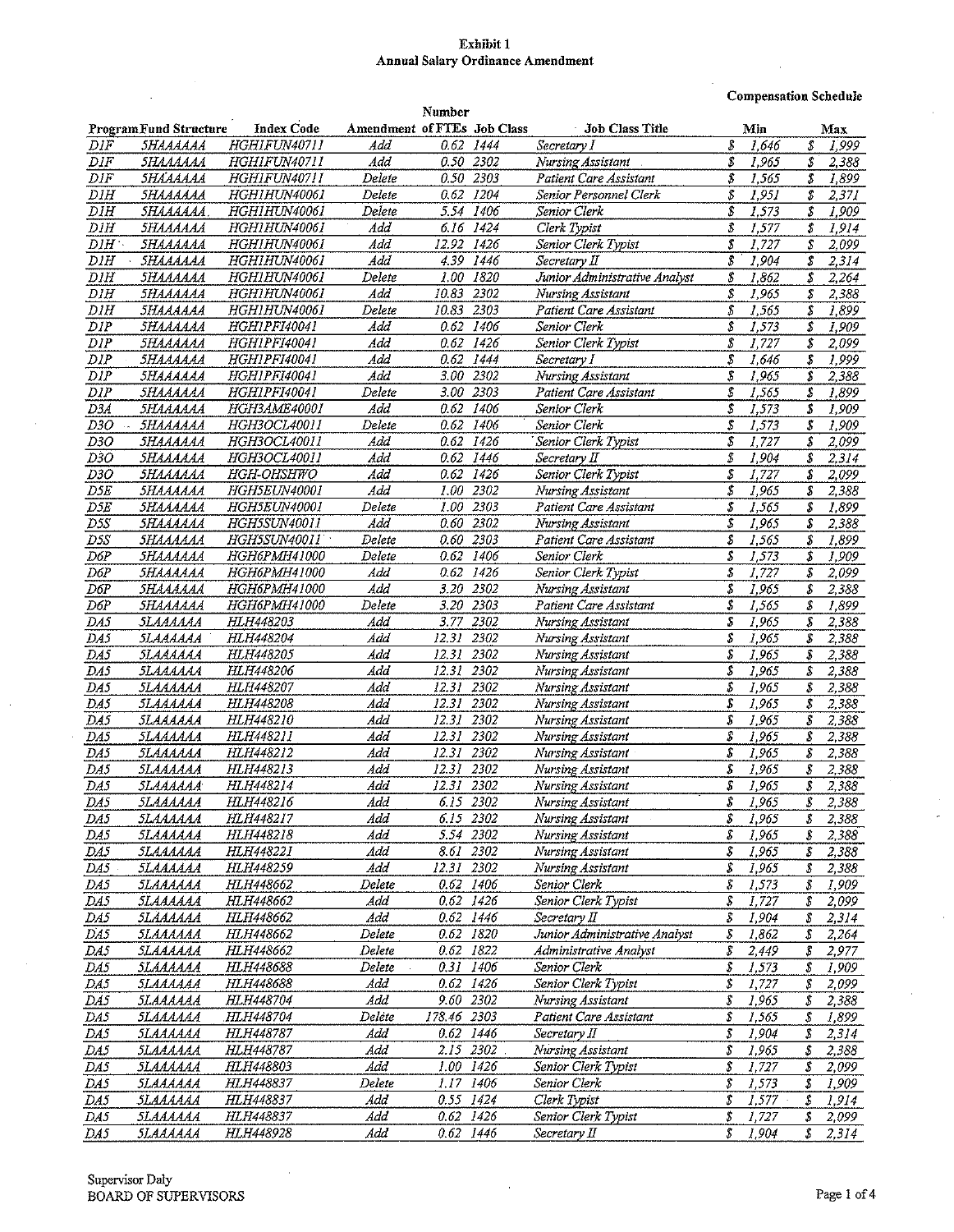#### Exhibit 1 Annual Salary Ordinance Amendment

**Compensation Schedule-**

|                  |                                                    |                     |                             | Number        |           |                                         | atha an ara aifin an ama ainm an air ann. Tha ann an an |                                    |
|------------------|----------------------------------------------------|---------------------|-----------------------------|---------------|-----------|-----------------------------------------|---------------------------------------------------------|------------------------------------|
|                  | <b>ProgramFund Structure</b>                       | <b>Index Code</b>   | Amendment of FTEs Job Class |               |           | <b>Job Class Title</b>                  | Min                                                     | Max                                |
| DA5              | SLAAAAAA                                           | HLH449017           | Add                         |               | 0.62 1446 | Secretary II                            | \$<br>1.904                                             | \$<br>2,314                        |
| DA5              | SLAAAAAA                                           | <b>HLH449074</b>    | Add                         | 0.62 1446     |           | Secretary II                            | Ĵ<br>1,904                                              | \$<br>2,314                        |
| $\overline{D45}$ | <b>SLAAAAAA</b>                                    | HLH449199           | Delete                      | $0.62$ 1406   |           | Senior Clerk                            | Ś<br>1,573                                              | \$<br>1,909                        |
| DA5              | <b><i><u><i><u><i>SLAAAAAA</i></u></i></u></i></b> | HLH449199           | Ada                         | 0.62 1426     |           | Senior Clerk Typist                     | 5<br>1,727                                              | \$<br>2,099                        |
| DA5              | 5LAAAAAA                                           | HLH449421           | Delete                      | 0.62 1406     |           | <b>Senior Clerk</b>                     | \$<br>1,575                                             | \$<br>1,909                        |
| DA5              | 5LAAAAAA                                           | HLH449421           | Add                         | 0.62          | 1424      | Clerk Typist                            | \$<br>1,577                                             | 1,914<br>\$                        |
| DA5              | <b>SLAAAAAA</b>                                    | <b>HLH449470</b>    | Delete                      | 0.62          | 1406      | Senior Clerk                            | $\hat{s}$ .<br>1,573                                    | \$<br>1,909                        |
| DA5              | <b>SLAAAAAA</b>                                    | HLH449470           | Add                         | $0.62$ 1426   |           | Senior Clerk Typist                     | \$<br>1,727                                             | S<br>2,099                         |
| DA5              | <b>SLAAAAAA</b>                                    | <b>FILFI449611</b>  | Delete                      | 0.62 1406     |           | Senior Clerk                            | \$<br>1,573                                             | \$<br>1,909                        |
| DA5              | <b><i><u> 5LAAAAAA</u></i></b>                     | HLH449611           | Add                         | 0.62          | 1424      | Clerk Typist                            | \$<br>1,577                                             | \$<br>1,914                        |
| $D\overline{A5}$ | SLAAAAAA                                           | <b>HLH449686</b>    | Delete                      | 0.62          | 1204      | Senior Personnel Clerk                  | \$<br>1,951                                             | Š<br>2,371                         |
| DAS              | <u> 51.АААААА</u>                                  | HLH449686           | Add                         | 0.62          | 1446      | Secretary II                            | \$<br>1,904                                             | \$<br>2,314                        |
| DHA              | <b>JGAGFAAA</b>                                    | <b>HCHAAADMINGF</b> | Delete                      | $0.62 - 1406$ |           | Senior Clerk                            | \$<br>1,573                                             | Ş.<br>1,909                        |
| DHA              | IGAGFAAA                                           | HCHAAADMINGF        | Add                         | 0.62          | 1426      | Senior Clerk Typist                     | S<br>1,727                                              | \$<br>2,099                        |
| DHA              | IGAGFAAA                                           | HCHAAFACMTGF        | Delete                      | 0.62          | 1406      | Senior Clerk                            | \$<br>1,573                                             | \$<br>1,909                        |
| DHA              | IGAGFAAA                                           | HCHAAFACMTGF        | Add                         | 0.62          | 1426      | Senior Clerk Typist                     | \$<br>1,727                                             | 2,099<br>S                         |
| DHA.             | IGAGFAAA                                           | HCHACCTSMGGF        | Add                         | 0.62 1446     |           | Secretary II                            | \$<br>1,904                                             | Ĵ<br>2,314                         |
| DHA              | <b>IGAGFAAA</b>                                    | HCHACEEO-GF         | Add                         | 0.62          | 1426      | Senior Clerk Typist                     | \$<br>1,727                                             | \$<br>2,099                        |
| DHA              | IGAGFAAA                                           | HCHACFINANGF        | Add                         | 0.62          | 1446      | Secretary II                            | \$<br>1,904                                             | \$<br>2,314                        |
| DHA              | <b>IGAGFAAA</b>                                    | <b>HCHACFINANGF</b> | <b>Delete</b>               | 0.62          | 1820      | Junior Administrative Analyst           | Ŝ<br>1,862                                              | \$<br>2,264                        |
| DHA              | <i><b>IGAGFAAA</b></i>                             | HCHACHRDIRGF        | Add                         | $0.62 -$      | 1424      | Clerk Typist                            | S<br>1,577                                              | \$<br>1,914                        |
| DHA              | <b>IGAGFAAP</b>                                    | HCHACMISPJGF        | Add                         | 0.62          | 1446      | Secretary II                            | Ŝ<br>1,904                                              | \$<br>2,314                        |
| DHA              | <b>IGAGFAAP</b>                                    | HCHACMISPJGF        | Delete                      | 0.62          | 1820      | Junior Administrative Analyst           | $\overline{s}$<br>1,862                                 | \$<br>2,264                        |
| DHH              | <b>IGAGFAAA</b>                                    | <b>HCHAPCOMCARE</b> | Delete                      | 0.62          | 1406      | Senior Clerk                            | \$<br>1,573                                             | \$<br>1,909                        |
| DHH              | <i><b>IGAGFAAA</b></i>                             | HCHAPCOMCARE        | Add                         | 0.62          | 1424      | Clerk Typist                            | \$<br>1,577                                             | \$<br>1,914                        |
| DHH              | IGAGFAAA                                           | HCHAPCOMCARE        | Add                         | 0.62          | 1426      | Senior Clerk Typist                     | \$<br>1,727                                             | \$<br>2,099                        |
| DHH              | <b>IGAGFAAA</b>                                    | <b>HCHAPHOMEHGF</b> | Add                         | 0.62          | 1446      | Secretary II                            | \$<br>1,904                                             | \$<br>2,314                        |
| DHP              | IGAGFAAA                                           | HCHAPADMINGF        | Add                         | 0.62          | 1446      | Secretary II                            | \$<br>1,904                                             | \$<br>2,314                        |
| DHP              | <b>IGAGFAAA</b>                                    | HCHAPCARE003        | Delete                      | 0.62          | 1406      | Senior Clerk                            | \$<br>1,573                                             | \$<br>1,909                        |
| DHP              | <b>IGAGFAAA</b>                                    | HCHAPCARE003        | Add                         | 0.62          | 1426      | Senior Clerk Typist                     | \$<br>1,727                                             | Ÿ,<br>2,099                        |
| DHP              | <i><b>JGAGFAAA</b></i>                             | HCHAPCARE004        | Delete                      | 1.85          | 1406      | <b>Senior Clerk</b>                     | Ŝ<br>1,573                                              | Ŝ<br>1,909                         |
| <b>DHP</b>       | <b>IGAGFAAA</b>                                    | HCHAPCARE004        | Add                         | 1.54          | 1424      | Clerk Typist                            | \$<br>1,577                                             | Ŝ<br>1,914                         |
| DHP              | IGAGFAAA                                           | HCHAPCARE004        | Add                         | 0.31          | 1426      | Senior Clerk Typist                     | \$<br>1,727                                             | \$<br>2,099                        |
| DHP              | <b>IGAGFAAA</b>                                    | HCHAPHC2-GF         | Delete                      | 0.62          | 1406      | Senior Clerk                            | Š<br>1,573                                              | \$<br>1,909                        |
| DHP              | <b>IGAGFAAA</b>                                    | HCHAPHC2-GF         | Add                         | 0.62          | 1426      | Senior Clerk Typist                     | S<br>1,727                                              | Ĵ<br>2,099                         |
| DHP              | <b>IGAGFAAA</b>                                    | HCHAPHC3-GF         | Delete                      | 1.24          | 1406      | Senior Clerk                            | \$<br>1,573                                             | \$<br>1,909                        |
| <b>DHP</b>       | IGAGFAAA                                           | HCHAPHC3-GF         | Add                         | 0.62          | 1424      | Clerk Typist                            | \$<br>1,577                                             | 1,914<br>\$                        |
| DHP              | <i><b>IGAGFAAA</b></i>                             | <b>HCHAPHC3-GF</b>  | Add                         | 0.62          | 1426      | Senior Clerk Typist                     | S<br>1,727                                              | S<br>2,099                         |
| DHP              | <b>IGAGFAAA</b>                                    | <b>HCHAPHC5-GF</b>  | Delete                      | 0.62          | 1406      | Senior Clerk                            | \$<br>1,573                                             | \$<br>1,909                        |
| DHP              | IGAGFAAA                                           | <b>HCHAPHCS-GF</b>  | Add                         | 0.62 1426     |           | <b>Senior Clerk Typist</b>              | \$<br>1,727                                             | S<br>2,099                         |
| <b>DHP</b>       | <b>IGAGFAAA</b>                                    | <b>HCHAPPCCDPGF</b> | Delete                      | 0.49 1406     |           | Senior Clerk                            | \$<br>1,573                                             | \$<br>1,909                        |
| <b>DHP</b>       | <b>IGAGFAAA</b>                                    | <b>HCHAPPCCDPGF</b> | Add                         | $0.49$ $1426$ |           | Senior Clerk Typist                     | \$<br>1,727                                             | \$<br>2,099                        |
| DHP              | IGAGFAAA                                           | <b>HCHAPSEHC-GF</b> | Delete                      | 1.23 1406     |           | <b>Senior Clerk</b>                     | S<br>7,573                                              | ŝ<br>1,909                         |
| DHP              | <b>IGAGFAAA</b>                                    | <b>HCHAPSEHC-GF</b> | Add                         | 1.23 1424     |           | <b>Clerk Typist</b>                     | \$<br>1,577                                             | $\pmb{\mathcal{S}}$<br>1,914       |
| <b>DHP</b>       | IGAGFAAA                                           | <b>HCHAPTWCCOEI</b> | Delete                      | 0.61 1406     |           | Senior Clerk                            | \$<br>1,573                                             | S<br>1,909                         |
| DHP              | <i><b>IGAGFAAA</b></i>                             | <b>HCHAPTWCCOEI</b> | Add                         | 0.12 1424     |           | Clerk Typist                            | 1,577<br>\$                                             | \$<br>1,914                        |
| DHP              | <b>IGAGFAAA</b>                                    | <b>HCHAPTWCCOEI</b> | Add                         | $0.49$ 1426   |           | Senior Clerk Typist                     | \$<br>1,727                                             | \$<br>2,099                        |
| <b>DHP</b>       | <b>IGAGFAAA</b>                                    | HCHAPTWC-GF         | Delete                      | 2.16 1406     |           | Senior Clerk                            | \$<br>1,573                                             | Ţ.<br>1,909                        |
| DHP              | IGAGFAAA                                           | HCHAPTWC-GF         | Add                         | 0.93 1424     |           | Clerk Typist                            | \$<br>1,577                                             | Ĵ.<br>1,914                        |
| <b>DHP</b>       | <b>IGAGFAAA</b>                                    | HCHAPTWC-GF         | Add                         | 1.23          | 1426      | Senior Clerk Typist                     | S<br>1,727                                              | \$<br>$2,099$ <sup>-3</sup>        |
| DHP              | <b>IGAGFAAA</b>                                    | HCHAPTWC-GF         | Add                         | 0.62 1446     |           | Secretary II                            | 1,904<br>\$                                             | \$<br>2,314                        |
| DHP.             | <b>IGAGFAAA</b>                                    | HCHAPURBNCLN        | Add                         | $0.62$ 1446   |           | Secretary II                            | \$<br>1,904                                             | \$<br>2, 314                       |
| DHP              | <b>IGAGFACP</b>                                    | <b>HCHHLTHACCES</b> | Delete                      | 0.62 1406     |           | Senior Clerk                            | \$<br>1,573                                             | \$<br>1,909                        |
| <b>DHP</b>       | <b>IGAGFACP</b>                                    | HCHHLTHACCES        | Add                         | 0.62          | 1424      | Clerk Typist                            | \$<br>1,577                                             | \$<br>1,914                        |
|                  |                                                    |                     | Delete                      | $0.50$ $1406$ |           | Senior Clerk                            | 1,573                                                   |                                    |
| DMF              | IGAGFAAA                                           | <b>HJAILHLIH-GF</b> | Add                         | 0.50 1424     |           |                                         | \$<br>.1,577                                            | \$<br>1,909<br>$\pmb{S}$<br>1,914  |
| DMF              | IGAGFAAA                                           | HJAILHLTH-GF        |                             | 0.50 1426     |           | Clerk Typist<br>ta p                    | \$                                                      | s                                  |
| DMF              | <b>IGAGFAAA</b>                                    | HJAILHLTH-GF        | Add                         |               |           | Senior Clerk Typist                     | \$<br>1,727                                             | 2,099<br>$\overline{\mathcal{S}}$  |
| DMF              | <b>ІСАСЕЛАА</b>                                    | <b>HJAILHLTH-GF</b> | Add                         | 0.50 1446     |           | Secretary II                            | \$<br>1,904                                             | 2,314                              |
| DMF              | <b>IGAGFAAA</b>                                    | <b>HJAILHLTH-GF</b> | Deiete                      | 0.50 1932     |           | Assistant Storekeeper<br>$\tilde{\chi}$ | 1,513<br>S                                              | \$<br>1,835                        |
| DMM              | IGAGFAAA                                           | HMHMCC730515        | Delete                      | 12.46 1406    |           | Sentor Clerk                            | 1,573<br>\$                                             | \$<br>1,909                        |
| DMM              | IGAGFAAA                                           | HMHMCC730515        | Add                         | 4.54 1424     |           | Clerk Typist                            | \$<br>1,577                                             | $\overline{\mathbf{s}}$ .<br>1,914 |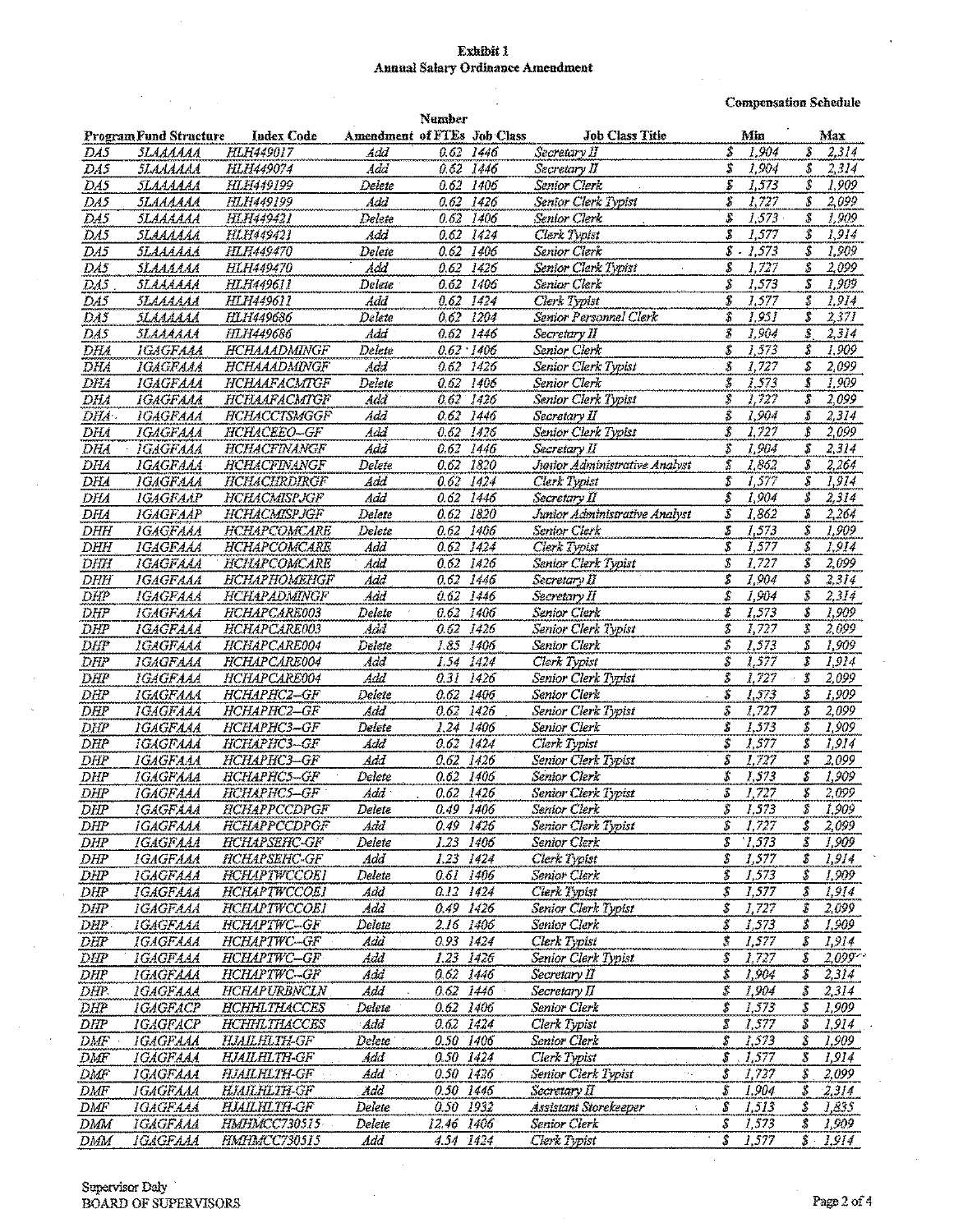#### Exhibitl Annual Salary Ordinance Amendment

Compensation Schedule

|            |                        |                     |                             | Number        |           |                               |                  |       |           |             |
|------------|------------------------|---------------------|-----------------------------|---------------|-----------|-------------------------------|------------------|-------|-----------|-------------|
|            | Program Fund Structure | <b>Index Code</b>   | Amendment of FTEs Job Class |               |           | <b>Job Class Title</b>        |                  | Min   |           | Max         |
| DMM        | <b>IGAGFAAA</b>        | HMHMCC730515        | Add                         | 11.96 1426    |           | Senior Clerk Typist           | S                | 1,727 | Ŝ.        | 2,099       |
|            |                        |                     |                             |               |           |                               | \$               |       | \$.       |             |
| DMM        | <i><b>IGAGFAAA</b></i> | HMHMCC730515        | Add                         | $. 1.23$ 1444 |           | Secretary I                   |                  | 1,646 |           | 1,999       |
| DMM        | <b>IGAGFAAA</b>        | HMHMCC730515        | Add                         |               | 5.23 1446 | Secretary II                  | Ŝ                | 1,904 | \$        | 2,314       |
| DMM        | IGAGFAAA               | HMHMHMISPHGF        | Delete                      | 0.62 1406     |           | Senior Clerk                  | \$               | 1,573 | \$        | 1,909       |
| DMM        | <i>IGAGFAAA</i>        | HMHMHMISPHGF        | Add                         | 0.62          | 1424      | Clerk Typist                  | ŝ                | 1,577 | \$        | 1,914       |
|            |                        |                     |                             | 1.78          |           |                               | S                | 1,573 | \$        | 1,909       |
| DMM        | <b>2SCHSGNC</b>        | <b>HMHMRCGRANTS</b> | Delete                      |               | 1406      | Senior Clerk                  |                  |       |           |             |
| DMM        | 2SCHSGNC               | <b>HMHMRCGRANTS</b> | Add                         | 0.55          | 1424      | Clerk Typist                  | Š                | 1,577 |           | $5 - 1,914$ |
| DMM        | 2SCHSGNC               | <b>HMHMRCGRANTS</b> | Add                         | 1.23          | 1426      | Senior Clerk Typist           | S                | 1,727 | S         | 2,099       |
| DMM        | <b>2SCHSPHF</b>        | <b>HMHMPROP63</b>   | Delete                      | 1.66 1406     |           | Senior Clerk                  | \$               | 1,573 | \$        | 1,909       |
| DMM.       | 2SCHSPHF               | HMHMPROP63          | Add                         | 0.73          | 1424      | Clerk Typist                  | ŝ                | 1,577 | \$        | 1,914       |
|            |                        |                     |                             |               |           |                               | S                |       |           |             |
| DMM        | <b>2SCHSPHF</b>        | <b>HMHMPROP63</b>   | Add                         | 0.93 1426     |           | Senior Clerk Typist           |                  | 1,727 | \$        | 2,099       |
| DMS        | 1GAGFAAA               | HMHSCCRES227        | Delete                      | 1.15 1406     |           | Senior Clerk                  | \$               | 1,573 | \$        | 1,909       |
| DMS        | IGAGFAAA               | HMHSCCRES227        | Add                         | 1.15          | 1426      | Senior Clerk Typist           | S                | 1,727 | \$        | 2,099       |
| DMS        | IGAGFAAA               | <b>HMHSCCRES227</b> | Add                         | 0.62 1446     |           | Secretary II                  | \$               | 1,904 | S         | 2,314       |
| DMS        | <b>2SCHSPHF</b>        | HMH733949           | Delete                      | 0.19          | 1406      | Senior Clerk                  | \$               | 1.573 | \$        | 1,909       |
|            |                        |                     |                             |               |           |                               | $\mathfrak{s}$ . |       | \$        | 2,099       |
| DMS        | 2SCHSPHF               | <b>HMH733949</b>    | Add                         | 0.19 1426     |           | Senior Clerk Typist           |                  | 1,727 |           |             |
| DPB        | <b>IGAGFAAA</b>        | <b>HCHPBADMINGF</b> | Add                         | 0.3I          | 1444      | Secretary 1                   | S                | 1,646 | \$        | 1,999       |
| DPB        | IGAGFAAA               | HCHPBADMINGF        | Add                         | 1.23          | 1446      | Secretary II                  | S                | 1,904 | \$        | 2,314       |
| DPB        | <i><b>IGAGFAAA</b></i> | HCHPBFOOD-GF        | Delete                      | 1.85          | 1406      | Senior Clerk                  | Ś                | 1,573 | \$        | 1,909       |
| DPB        | <i><b>IGAGFAAA</b></i> | HCHPBFOOD-GF        | Add                         |               | 1.85 1426 | Senior Clerk Typist           | S                | 1,727 | \$        | 2,099       |
|            |                        |                     |                             |               |           |                               |                  |       |           |             |
| DPB        | <b>IGAGFAAA</b>        | HCHPBHAZMIGF        | Delete                      | 0.62 1406     |           | Senior Clerk                  | s                | 1,573 | \$        | 1,909       |
| DPB        | IGAGFAAA               | HCHPBHAZMTGF        | Add                         | 0.62 1426     |           | Senior Clerk Typist           | \$               | 1,727 | S         | 2,099       |
| DPB        | <i><b>IGAGFAAA</b></i> | HCHPBHAZMIGF        | Add                         | 0.62          | 1446      | Secretary II                  | S                | 1,904 | Ŝ         | 2,314       |
| DPB        | <b>IGAGFAAA</b>        | <b>HCHPBMASSAGF</b> | Delete                      | 0.62 1406     |           | Senior Clerk                  | \$               | 1,573 | \$        | 1.909       |
| DPB        |                        | HCHPBMASSAGF        | Add                         | 0.62          | 1426      | Senior Clerk Typist           | S                | 1,727 | \$        | 2,099       |
|            | <i>IGAGFAAA</i>        |                     |                             |               |           |                               |                  |       |           |             |
| DPB        | <i>IGAGFAAA</i>        | <b>HCHPBTOXICGF</b> | Add                         | $0.31$ 1446   |           | Secretary II                  | Ŝ                | 1,904 | Ŝ         | 2,314       |
| DPB        | 2SCHSGNC               | HCHPBADMINGR        | Delete                      | 0.3I          | 1406      | Senior Clerk                  | Ŝ                | 1,573 | S         | 1,909       |
| DPB        | 2SCHSGNC               | HCHPBADMINGR        | Add                         | 0.31          | 1426      | Senior Clerk Typist           | ŝ                | 1,727 | s         | 2,099       |
| DPB        | <b>2SCHSGNC</b>        | HCHPHLEAD-GR        | Delete                      | 0.62          | 1406      | Senior Clerk                  | S                | 1,573 | \$        | 1,909       |
|            |                        |                     | Add                         | 0.62          | 1446      |                               | S                | 1,904 | s         | 2,314       |
| DPB        | 2SCHSGNC               | HCHPHLEAD-GR        |                             |               |           | Secretary II                  |                  |       |           |             |
| DPB        | 2SCHSPHF               | <b>HCHPBPUBSVSR</b> | Delete                      | 1.24          | 1406      | Senior Clerk                  | \$               | 1,573 | \$        | 1,909       |
| DP B       | 2SCHSPHF               | <b>HCHPBPUBSVSR</b> | Add                         | 1.24          | 1426      | Senior Clerk Typist           | \$               | 1,727 | \$        | 2,099       |
| DPC        | <b>IGAGFAAP</b>        | <b>HCHPDAIDSAAP</b> | Delete                      | 0.47          | 1406      | Sanior Clerk                  | \$               | 1,573 | \$        | 1,909       |
| DPC        | <i>IGAGFAAP</i>        | HCHPDAIDSAAP        | Add                         | 0.16 1424     |           | Clerk Typist                  | \$               | 1,577 | \$        | 1,914       |
|            |                        | <b>HCHPDAIDSAAP</b> | Add                         | 0.31          | 1426      | Senior Clerk Typist           | \$               | 1,727 | S         | 2,099       |
| $_{DPC}$   | <i>IGAGFAAP</i>        |                     |                             |               |           |                               |                  |       |           |             |
| $_{DPC}$   | <i>2SCHSGNC</i>        | HCHPDHIVSVGR        | Delete                      | 2.26 1406     |           | Senior Clerk                  | Ŝ                | 1,573 | S         | 1,909       |
| DPC        | 2SCHSGNC               | HCHPDHIVSVGR        | Add                         | 0.71 1424     |           | Clerk Typist                  | \$               | 1,577 | \$        | 1,914       |
| $_{DPC}$   | <i>2SCHSGNC</i>        | HCHPDHIVSVGR        | Add                         | 0.93 1426     |           | Senior Clerk Typist           | Ŝ                | 1,727 | \$        | 2,099       |
| DPC        | 2SCHSGNC               | HCHPDHIYSVGR        | Ádd                         | 0.62          | 1842      | Management Assistant          | s                | 2,252 | \$        | 2,737       |
|            |                        |                     |                             | 0.33 1406     |           | Senior Clerk                  | \$               | 1,573 | \$        | 1,909       |
| DPD        | 1GAGFAAA               | HCHPDCMDISGF        | Delete                      |               |           |                               |                  | 1.727 |           |             |
| DPD        | <b>IGAGFAAA</b>        | HCHPDCMDISGF        | Add                         | 0.33 1426     |           | Senior Clerk Typist           | \$               |       | \$.       | 2.099       |
| DPD        | <i>IGAGFAAA</i>        | HCHPDIMMSVGF        | Add                         | 0.62 1446     |           | Secretary II                  | \$               | J.904 | s.        | 2,314       |
| DPD        | IGAGFAAA               | HCHPDLABORGF        | Delete                      | 1.23 1406     |           | Senior Clerk                  | S                | 1,573 | \$        | 1,909       |
| DPD        | IGAGFAAA               | HCHPDLABORGF        | Add                         | 0.62 1424     |           | Clerk Typist                  | \$               | 1,577 | \$        | 1,914       |
|            |                        | HCHPDLABORGF        | Add                         | 0.62 1426     |           | Senior Clerk Typist           | S                | 1,727 | \$        | 2,099       |
| DPD        | IGAGFAAA               |                     |                             |               |           |                               |                  |       |           |             |
| DPD        | <b>IGAGFAAA</b>        | <b>HCHPDSTDSVGF</b> | Delete                      | 0.62 1406     |           | Senior Clerk                  | S                | 1,573 | `\$       | 1,909       |
| DPD        | <b>IGAGFAAA</b>        | HCHPDSTDSVGF        | Add                         | 0.62 1424     |           | Clerk Typist                  | s                | 1,577 | \$        | 1,914       |
| DPD        | IGAGFAAA               | <b>HCHPDSTDSVGF</b> | Add                         | 1.23 1446     |           | Secretary II                  | \$               | 1,904 | \$        | 2,314       |
| DPD        | 2SCHSGNC               | HCHPDIMMSVGR        | Delete                      | 0.08 1406     |           | Senior Clerk                  | \$               | 1,573 | $\vec{S}$ | 1,909       |
|            |                        | <b>HCHPDIMMSVGR</b> | Add                         | 0.08 1424     |           | Clerk Typist                  | \$               | 1,577 | \$        | 1,914       |
| DPD        | 2SCHSGNC               |                     |                             |               |           |                               |                  |       |           |             |
| DFH        | IGAGFAAA               | HCHPHHLTEDGF        | Delete                      | 0.62 1406     |           | Senior Clerk                  | \$               | 1,573 | \$        | 1,909       |
| DPH        | IGAGFAAA               | HCHPHHLTEDGF        | Add                         | 0.62 1426     |           | Senior Clerk Typist           | \$               | 1,727 | \$        | 2,099       |
| DPH        | 1GAGFAAA               | HCHPHHLTEDGF        | Add                         | 0.22 1444     |           | Secretary I                   | \$               | 1,646 | S         | 1,999       |
| DPH        | <b>IGAGFAAA</b>        | <b>HCHPHHLTEDGF</b> | Add                         | 0.31 1446     |           | Secretary II                  | \$               | 1,904 | \$        | 2,314       |
|            |                        |                     |                             |               |           |                               | \$               |       |           |             |
| DPH        | <b>2SCHSGNC</b>        | HCHPHHLTEDGR        | Add                         | 0.11 1446     |           | Secretary II                  |                  | 1,904 | \$        | 2,314       |
| DPH        | 2SCHSGNC               | HCHPHHLTEDGR        | Delete                      | 0.11 1820     |           | Junior Administrative Analyst | S                | 1,862 | \$        | 2,264       |
| DPH        | 2SCHSPHF               | HCHPHHLTEDSR        | Delete                      | 0.19 1406     |           | Senior Clerk                  | S                | 1,573 | s         | 1,909       |
| DPH        | <b>2SCHSPHF</b>        | HCHPHHLTEDSR        | Add                         | 0.03 1426     |           | Senior Clerk Typist           | \$               | 1,727 | \$        | 2,099       |
| DPH        | <b>2SCHSPHF</b>        | HCHPHHLTEDSR        | Add                         | 0.16 1444     |           | Secretary I                   | S                | 1,646 | \$        | 1,999       |
|            |                        |                     |                             |               |           |                               |                  |       |           |             |
| DPH        | 2SCHSPHF               | HCHPHHLTEDSR        | Add                         | 0.16 1446     |           | Secretary II                  | \$               | I,904 | \$        | 2,314       |
| <b>DPH</b> | 2SCHSPHF               | HCHPHHLTEDSR        | Delete                      | 0.16 1820     |           | Junior Administrative Analyst | Ŝ                | 1,862 | \$.       | 2,264       |

Supervisor Daly BOARD OF SUPERVISORS Page 3 of 4